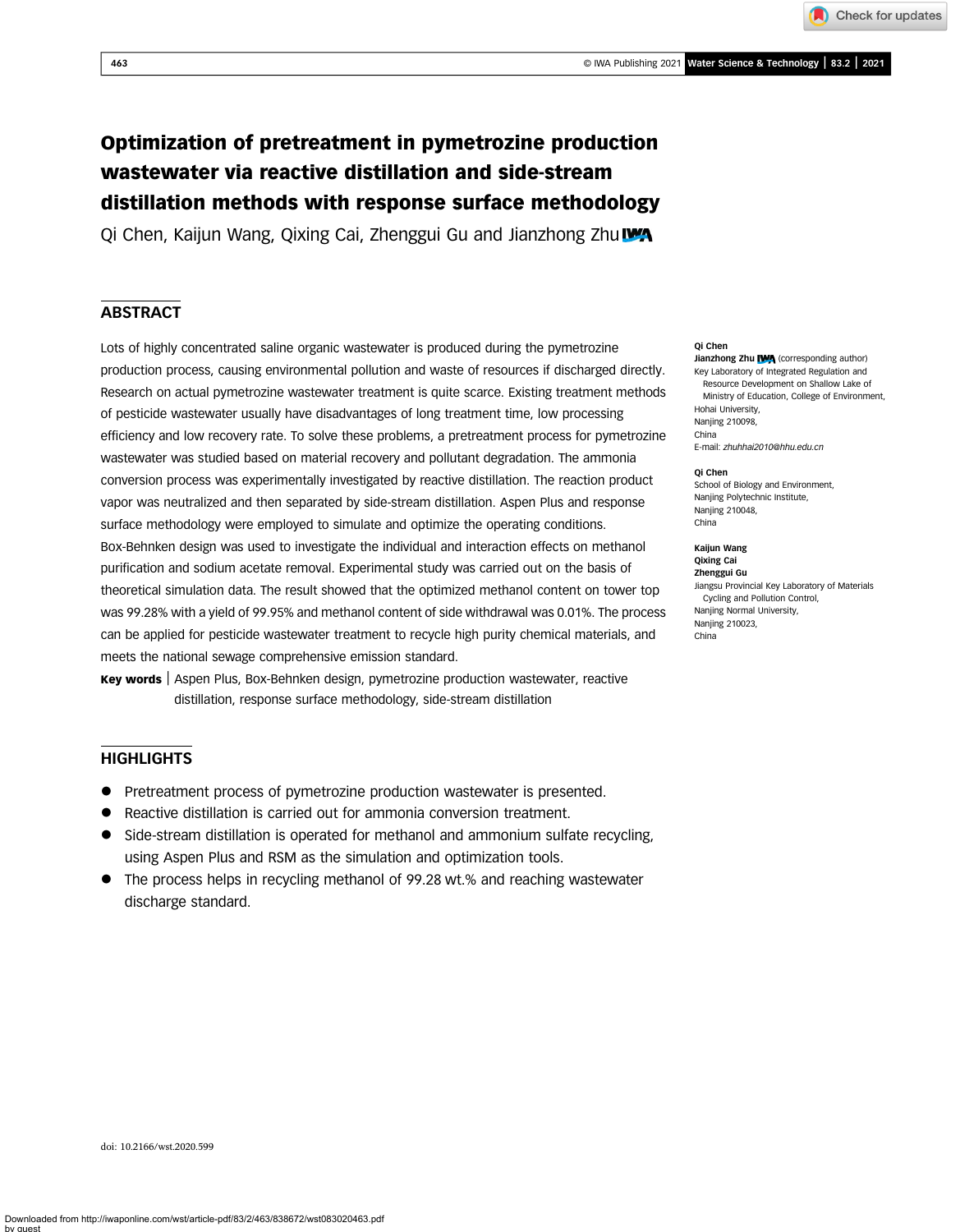## GRAPHICAL ABSTRACT



## **INTRODUCTION**

Pymetrozine is a systemic pesticide of the pyridine-azomethin family ([Khan](#page-11-0) et al.  $2018$ ). It is used as insecticide to control whiteflies, leafhoppers and cotton aphids in crops, due to its high activity and superior insecticidal effect ([Fdez-Sanromán](#page-11-0) et al. 2020). Because of its extensive use, improper disposal, accumulation ability, long persistence in the environment and long-term effect on living organisms, pymetrozine has been classified as a ''likely'' human carcinogen and registered for crops with maximum residue in some countries (Jang  $et$   $al.$  2014).

The traditional process of synthesizing pymetrozine is complicated. Multi-step processes are included such as hydrazinolysis, cyclization, alkylation, condensation, hydrolysis ([Wang](#page-11-0) et al. 2012). The synthesis of pymetrozine was conducted as shown in [Figure 1](#page-2-0) [\(Zhou](#page-11-0) et al. 2018). Acetohydrazide (Intermediate I) was obtained via hydrazinolysis using ethyl acetate and hydrazine hydrate as starting materials and then cyclized with phosgene to give Intermediate II. After reaction with chloroacetone, ring-opening reaction and cyclization gave Intermediate III. Then Intermediate III was treated with hydrazine hydrate to obtain Intermediate IV. Subsequently, hydrolysis in the presence of hydrochloric acid and methanol  $(CH_4O)$  is carried out to afford Intermediate V. The desired product, pymetrozine, is obtained via the condensation of nicotinaldehyde with Intermediate V in the presence of sodium hydrate.

As stated above, a large amount of wastewater was produced, including but not limited to  $CH<sub>4</sub>O$ , salty substance (ammonium acetate and sodium acetate), water  $(H<sub>2</sub>O)$  and a large amount of intermediates of pesticides. As a kind of poor degradable organic wastewater, pymetrozine production wastewater is characterized by high chemical oxygen demand, acidity and high biotoxicity. Most of all, nitrogenous organic compounds in pesticide intermediates will cause microbial toxicity and have a great impact on subsequent biological treatment.

At present, studies on pymetrozine mainly focus on the analysis method (Hou [et al.](#page-11-0) 2019), properties ([Olfati Somar](#page-11-0)  $et$  al. 2019), degradations and potential health risk in ecosys-tems ([Elfikrie](#page-11-0) et al. 2020). But research on actual pymetrozine production wastewater treatment is quite scarce.

Conventional wastewater treatment technologies focus on nutrient and pathogen removal, and are generally ineffec-tive in pesticide removal ([Sutton](#page-11-0) et al. 2019). The treatment methods for pesticide wastewater mainly include physical methods, chemistry methods, biochemical methods and comprehensive methods. Physical methods are used as pretreatment methods for recovering by-products and mainly include extraction [\(De Gaetano](#page-11-0)  $et$   $al.$   $2016$ ), adsorption ([Rajapaksha](#page-11-0) et al.  $2018$ ) and membrane separation ([Qin](#page-11-0) [et al.](#page-11-0) 2020). But a single physical method doesn't work well due to the strong polarity and water solubility of the organic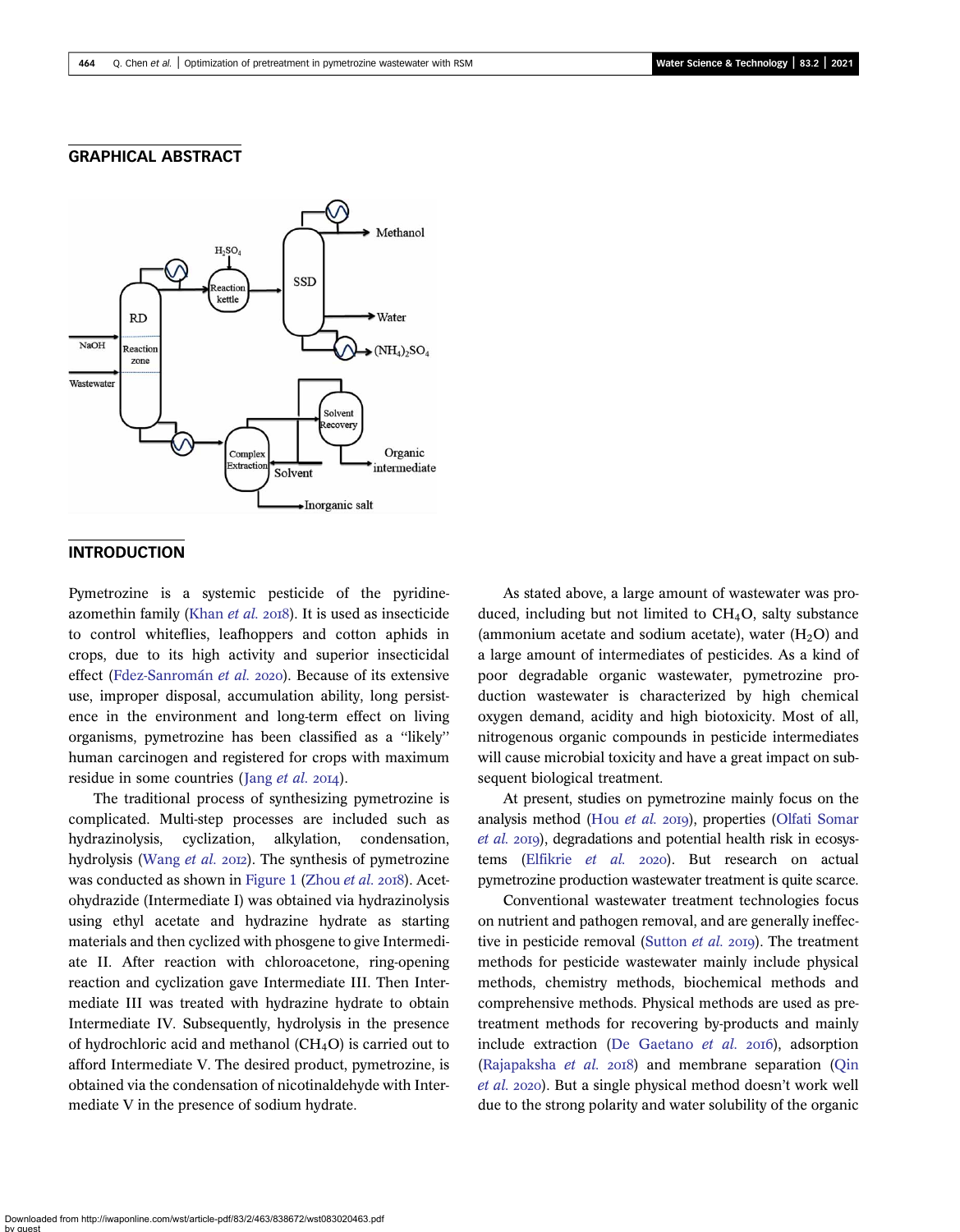<span id="page-2-0"></span>

Figure 1 | Traditional synthetic route for pymetrozine.

substances in pesticide wastewater. Chemistry methods, as pretreatment processes for biochemical treatment to improve the biodegradability, mainly consist of chemical oxidation [\(Carra](#page-10-0) et al. 2016), electro catalytic oxidation microwave assisted catalysts [\(Tony & Mansour](#page-11-0) 2019), and so on. The disadvantage of chemistry methods is that compounds are degraded and cannot be reused, in spite of the high degradation rate. Biochemical methods, used as the main treatment process after pretreatment, have disadvantages of long treatment time and low efficiency. Comprehensive methods such as bio-Fenton and bio-electro-Fenton [\(Kahoush](#page-11-0) et al. 2018), need to improve the performance, stability and lifetime to achieve more sustainable and costeffective wastewater treatment. Combined with the research above, sufficient attention should be paid to the pretreatment of pymetrozine production wastewater, which may have a detrimental effect on the environment.

For the purpose of solving practical problems, the pretreatment process for pymetrozine production wastewater was investigated in this paper. The research technical route is shown in [Figure 2](#page-3-0). The wastewater was initially placed in a reactive distillation apparatus for ammonia conversion treatment, taking advantage of the poor stability of ammonium acetate (NH<sub>4</sub>AC). By adding NaOH, NH<sub>4</sub>AC was converted into NaAC and free ammonia. Reactive distillation (RD) was chosen due to its specific advantages, such as improved selectivity, increased conversion, effective utilization of reaction heat, reduced capital investment, and so on. With the combination of reaction and separation, RD can shift the equilibrium of reaction towards the product side by continuous removal of the products and give higher conversions (Gor [et al.](#page-11-0) 2020).

Free ammonia and CH4O collected from the top of RD were neutralized and then separated by side-stream distillation (SSD) and NaAC in the mixed salt could be purified. Due to the high energy-efficiency and easy operation, SSD is preferred instead of conventional distillation ([Tututi-Avila](#page-11-0)  $et$   $al.$   $20T$ ). The Aspen Plus system was used to simulate the SSD process, with Radfrac as the rectification module. Box-Behnken design (BBD), based on response surface methodology (RSM), was applied for experimental design of the SSD process to investigate the effects of different operating conditions on methanol removal and ammonium sulfate  $((NH<sub>4</sub>)<sub>2</sub>SO<sub>4</sub>)$  purification.

The residue collected from the bottom of the RD unit contains a large amount of organic nitrogen components such as pymetrozine, 3-aminopyridine, and 4-Acetylamino-6-methyl-3-oxo-2,3,4,5-tetrahydro-1,2,4-triazine, and so on. The purification of organic nitrogen components has been researched by our research team in another article [\(Wang](#page-11-0) [et al.](#page-11-0) 2020), by complex extraction process with p204 (di (2-ethylhexyl) phosphate) as the complexing agent and benzene as the diluent agent.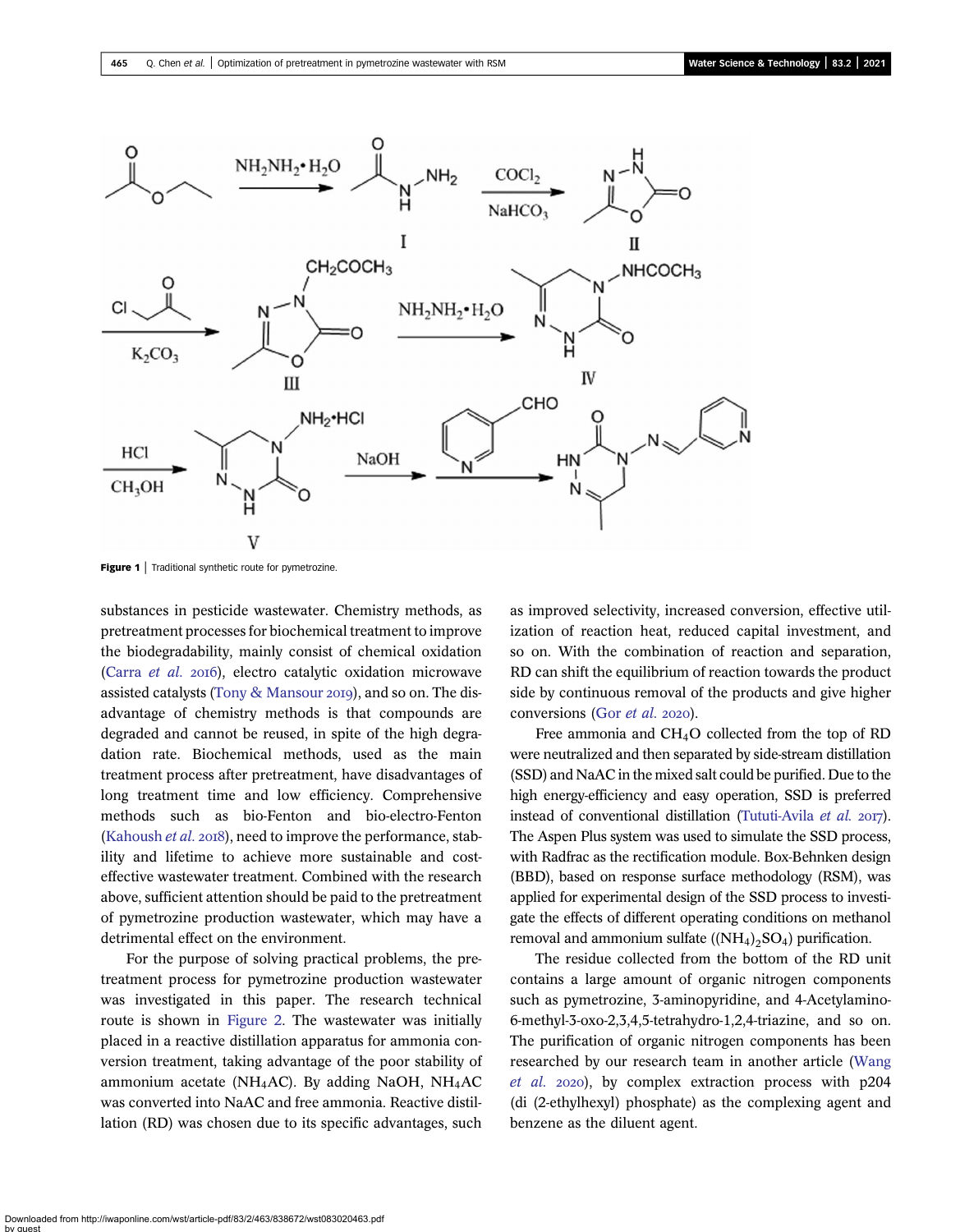<span id="page-3-0"></span>

Figure 2 | The research technical route.

A complete set of recovery and treatment technology for pymetrozine production wastewater is proposed in this paper. The main purpose is to assess pretreatment process of pymetrozine production wastewater by reactive distillation and side-stream distillation methods using Aspen Plus as the simulation tool and RSM as the optimization tool. The chemical materials with high purity and high added value can be separated effectively, including ammonia,  $CH<sub>4</sub>O$ , nitrogenous organic compounds and inorganic salts. Moreover, the treated wastewater, with low chemical oxygen demand (COD) content and greatly reduced toxicity, can be directly discharged into a biochemical treatment plant, and then reach the 'national sewage comprehensive emission standard' (GB8978-1996). Therefore, it can obtain high economic benefits and good wastewater treatment effect.

## MATERIALS AND METHODS

## Materials

All the reagents were analytical grade and used directly without any further purification. Sodium hydroxide (NaOH) and sulfuric acid (H2SO4) were purchased from Sinopharm Chemical

Table 1 | Physical properties of pymetrozine wastewater and neutralized distillate

Reagent Co.Ltd (China) with purity of 99.5%. Pymetrozine production wastewater was collected from a waste liquid discharge port of a pesticide-producing enterprise located in Yancheng City, Jiangsu Province. Main physical properties of pymetrozine wastewater used in this research are shown in Table 1.

#### Methods

#### Experiment procedure of ammonia conversion treatment

Experimental procedure was designed as shown in [Figure 3](#page-4-0). 300 mL of pymetrozine production wastewater and 100 mL of NaOH solution were poured into a three-necked flask through a constant pressure dropping funnel. The condensate water, magnetic stirrer, pH meter and heating jacket were kept working continuously. The distillate vapor was condensed through the spherical condensing tube, and collected in the oil-water separator. The condensed fluid was taken out for CH4O analysis. pH variation was detected every 10 minutes by pH meter with a certain accuracy  $(0.01)$ . When no more CH<sub>4</sub>O was detected in the liquid from the oil-water separator, it was considered that  $CH<sub>4</sub>O$ had been steamed out completely, and the reaction was terminated. The remaining liquid in the three-bottle flask was

| <b>Material</b>           | DH   | Composition of CH <sub>4</sub> O<br>(wt.%) | Composition of H <sub>2</sub> O<br>(wt.%) | <b>Composition of</b><br>$(NH_4)$ <sub>2</sub> SO <sub>4</sub> (wt.%) | <b>Composition of</b><br>salinity (wt.%) | <b>Composition of pesticide</b><br>intermediates (wt.%) |
|---------------------------|------|--------------------------------------------|-------------------------------------------|-----------------------------------------------------------------------|------------------------------------------|---------------------------------------------------------|
| Raw material              | 5.73 | 9.43                                       | 77.69                                     | -                                                                     | 10.23                                    | 2.65                                                    |
| Neutralized<br>distillate | 7.82 | 14.90                                      | 78.96                                     | 6.14                                                                  | $\overline{\phantom{0}}$                 | $\overline{\phantom{0}}$                                |

Downloaded from http://iwaponline.com/wst/article-pdf/83/2/463/838672/wst083020463.pdf by guest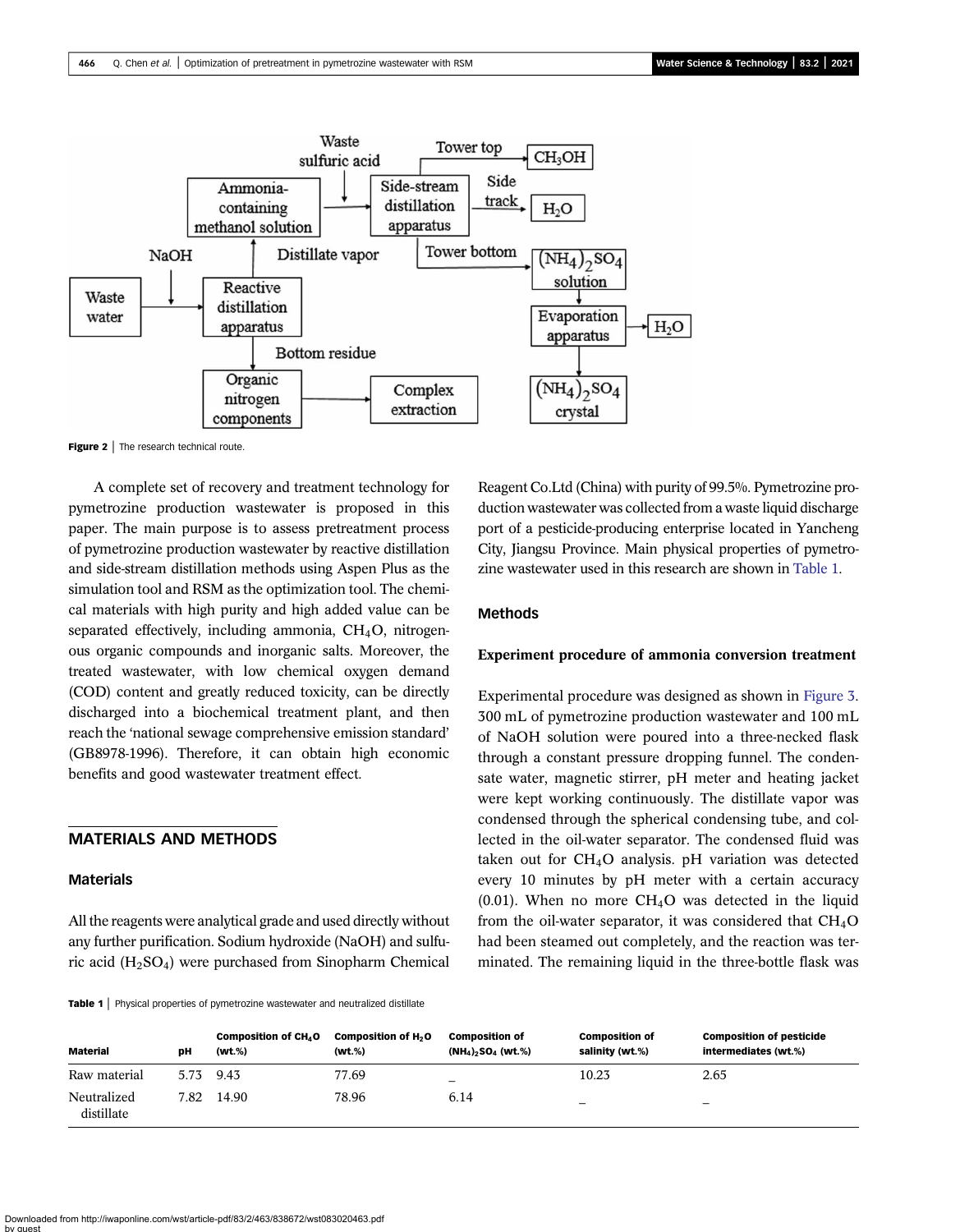<span id="page-4-0"></span>

Figure 3 | Reactive distillation apparatus. 1. heating jacket 2. three-necked flask 3. dropping funnel 4. oil-water separator. 5. spherical condenser tube 6. surge flask 7. pH meter 8. magnetic stirrers.

weighed, and a small amount of liquid was taken for elemental analysis.  $H_2SO_4$  was selected to neutralize the distillate vapor of ammonia (NH<sub>3</sub>) into  $(NH_4)$ <sub>2</sub>SO<sub>4</sub> in surge flask.

#### Elemental analysis method

Vario EL elemental analyzer (Germany Elementar Company) was used for elemental analysis, with JY/T017-1996 elemental analyzer general rules as the analysis detection principle. The quality content of nitrogen element  $(\omega_N)$ was measured as 2.49%. The mass fractions of  $NH<sub>4</sub>AC$  $(\omega_{NH_4AC})$  and the theoretical amount of NaOH (m<sub>NaOH</sub>) required for neutralization reaction were calculated by the following equations, on the premise of  $NH<sub>4</sub>AC$  as the only nitrogen taking part in the reaction:

$$
\omega_{\text{NH}_4\text{AC}} = \frac{\omega_{\text{N}} \times 77.08}{14} \times 100\% = 13.71\% \tag{1}
$$

$$
m_{\text{NaOH}} = \frac{100 \times \omega_{\text{NH}_4\text{AC}}}{77.08} \times 40 = 7.12 \text{ g}
$$
 (2)

where  $\omega_{N}$ , Mr<sub>NH<sub>4</sub>AC, Ar<sub>N</sub>, Mr<sub>NaOH</sub> and 100 are respectively,</sub> the quality content of nitrogen element, the relative molecular mass of NH4AC, the relative atomic mass of nitrogen element, the relative molecular mass of NaOH and 100 g of waste liquid. Thus, the theoretical addition amount of NaOH was calculated as 7.12 g per l00 g of waste liquid. Since almost all organic pesticides contain nitrogen element,  $\omega_{\text{NH}_4\text{AC}}$  determined by this method was only a reference.

#### Thermal conductivity detection

SP-6800 Gas chromatography (Luann Chemical Instrument Factory) was used for thermal conductivity detection, with a chromatographic column of 4\*100 mm stainless steel tube, white GDX-102 supports, stationary liquid isophthalic acid, thermal conductivity cell detector, nitrogen carrier gas, and a column pressure of 0.1 MPa. The operating conditions were  $120\textdegree C$  in the gasification chamber, 80 °C in the column, 130 °C in the detector, and the sample injection quantity was 2 μL. When the temperature of the vaporizer was  $120^{\circ}$ C, only CH<sub>4</sub>O and  $H_2O$  were detected and the composition of  $CH_4O$ was 10.82 wt.%. It was preliminarily determined that the boiling points of pesticide intermediates and salty substances contained in the wastewater were basically higher than  $120 \degree C$ , and the removing process of free ammonia and CH4O by reaction distillation had no effect on high boiling point material. The composition of  $CH<sub>4</sub>O$  in pymetrozine wastewater was 9.43 wt. % by comprehensive calculation.

The product collected from the top of RD was neutralized and detected by gas thermal conductance. The mass fractions of CH<sub>4</sub>O and H<sub>2</sub>O were 15.87% and 84.13% respectively. The quality percentage of  $(NH_4)$ <sub>2</sub>SO<sub>4</sub> was calculated to be 6.14% by evaporation crystallization technology. In conclusion, the integrated composition of the neutralized distillate was calculated as follows: the mass percentages of  $CH_4O$ ,  $(NH_4)_2SO_4$ and  $H_2O$  were 14.90%, 6.14% and 78.96% respectively. The main physical properties of neutralized distillate are shown in [Table 1](#page-3-0).

#### SSD simulation procedure by Aspen Plus

The product collected from the top of RD was separated by SSD for recycling a high concentration of methanol on the tower top and  $(NH_4)_2SO_4$  from the tower bottom, aiming at methanol content on the tower top  $(\omega_{CH_4O-1})$  of more than 99% and methanol content of side withdrawal  $(\omega_{\text{CH}_4O-2})$  of less than 0.1%. Single factor experiments were designed based on Aspen Plus to investigate the effect of operating conditions on SSD, which provided the data foundation for the next BBD experimental design and RSM.

As the separation system was a polar and electrolytic system, the ELECNRTL property method and Radfrac rectification module were selected for SSD simulation by Aspen Plus. The influence of operating conditions was investigated, and the proper range of the main factors were preliminarily determined, such as number of stages (N), reflux ratio (R), feeding stage  $(N_F)$ , side line outlet stage  $(N<sub>S</sub>)$ , distillate rate  $(D<sub>1</sub>)$  and sideline discharge rate  $(D_2)$ , as shown in [Table 2.](#page-5-0)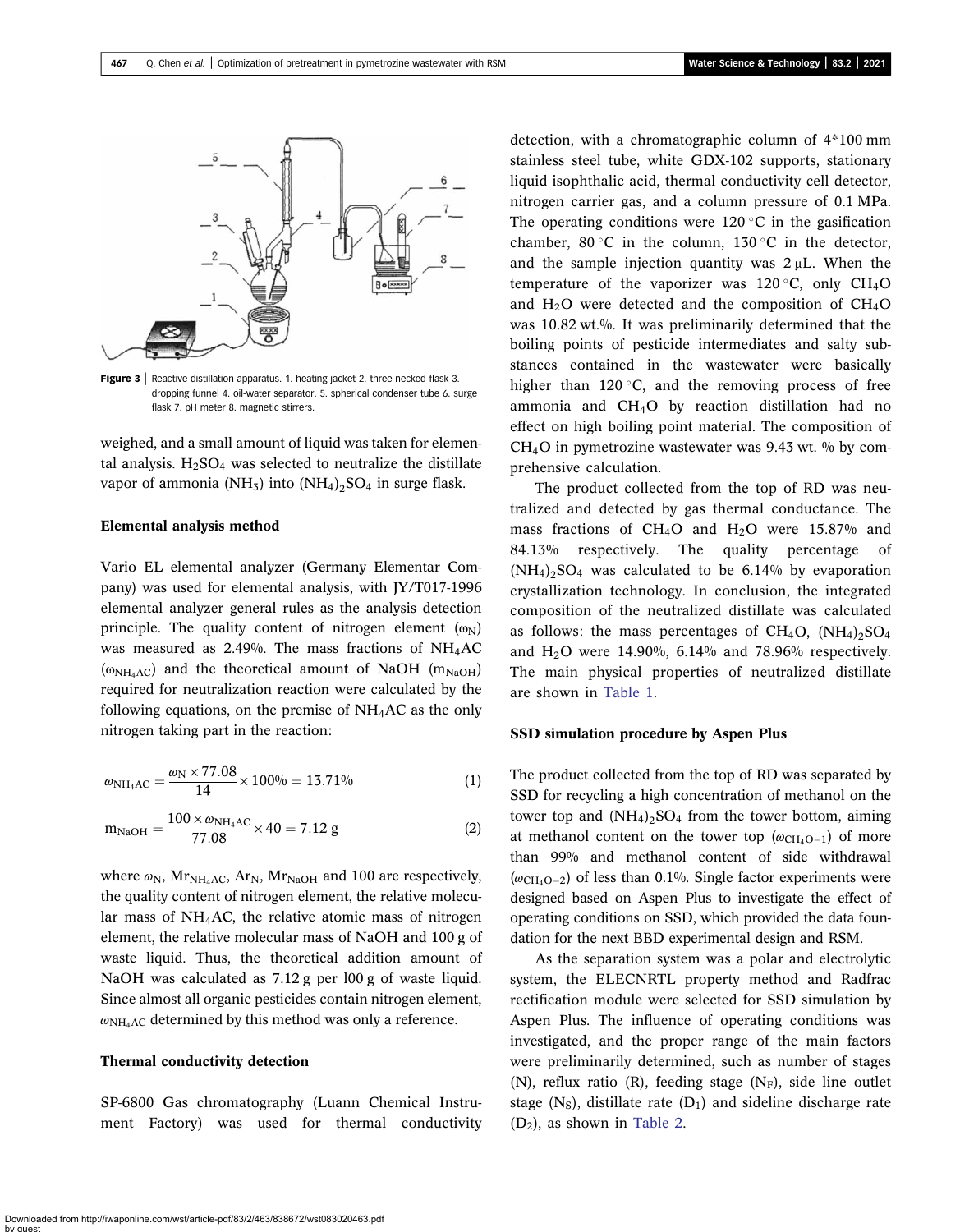| Parameter    | Value            | Parameter                                          | Value | Parameter       | Value           |  |  |  |
|--------------|------------------|----------------------------------------------------|-------|-----------------|-----------------|--|--|--|
| F/(Kg/h)     | 100              | $T_F$ /°C                                          | 20.0  | Property method | <b>ELECNRTL</b> |  |  |  |
| $D_1$        | $0.11 \sim 0.18$ | $T_D$ /°C                                          | 65.0  | N               | $15 \sim 28$    |  |  |  |
| $D_2$        | $0.30 \sim 0.75$ | $T_W$ /°C                                          | 102.1 | $\rm N_F$       | $3 \sim 15$     |  |  |  |
| $\mathbb{R}$ | $1 \sim 7$       | $T_S$ /°C                                          | 99.9  | $N_S$           | $13 \sim 24$    |  |  |  |
| Feedstock    |                  | $(NH_4)_2SO_4$ -CH <sub>4</sub> O-H <sub>2</sub> O |       |                 |                 |  |  |  |

#### <span id="page-5-0"></span>Table 2 | Parameters of experiment simulation

#### Statistical analysis by BBD-RSM

The evaluation of the experimental design was performed using Design-Experts® version 10 software. RSM is an experimental and analytical software, with a whole set of mathematical and statistical models to optimize operating conditions for a multivariable system (Wei [et al.](#page-11-0)  $2020$ ). BBD, one of the main types of RSM, is a less time-consuming approach that allows evaluation of all possible parameter interactions [\(Karthikeyan](#page-11-0) et al. 2010), and uses fewer design points, with fewer experiments to run, compared with central composite designs (CCD), another main types of RSM. It represents advantages of time and materials consumed and economics of process develop-ment ([Cordova-Villegas](#page-10-0) et al. 2019). Four independent variables were selected; that is, N,  $N_F$ ,  $D_1$  and R, with  $\omega_{\text{CH}_4O}$  as the response (dependent variable), and interactions between variables and the response were obtained. In order to optimize BBD, a three-level-fourfactor design was applied, and 29 runs were generated. The actual and coded levels of the variables in the design matrix are calculated in Table 3. The relationship between coded and actual values is described by the following equation:

$$
x = \frac{(x_i - x_0)}{\Delta x} \tag{3}
$$

Table 3 | Factors and levels of BBD for the SSD

|          |               | <b>Coded levels</b> |      |      |  |  |  |
|----------|---------------|---------------------|------|------|--|--|--|
| Variable | <b>Factor</b> | $-1$                | 0    | 1    |  |  |  |
| N        | $X_1$         | 23                  | 25   | 27   |  |  |  |
| $N_F$    | $X_2$         | 10                  | 12   | 14   |  |  |  |
| $D($ %)  | $X_5$         | 0.14                | 0.15 | 0.16 |  |  |  |
| R        | $\rm X_4$     | 4                   | 5.5  |      |  |  |  |

where x is the coded value,  $x_i$  is the actual value,  $x_0$  is the actual value at the center point, and  $\Delta x$  is the step change value of the variables [\(Bezerra](#page-10-0) et al. 2008).

## RESULTS AND DISCUSSION

#### Effect of NaOH addition on nitrogen removal rate

To determine the NaOH addition for the RD, some trials were done for the ratio of the actual value to theoretical value of NaOH in the range of 60%–120%. As shown in Figure 4, at the early stage of NaOH addition, the nitrogen content in the wastewater does not change significantly. When addition of NaOH reaches a certain value, the removal rate of nitrogen increases obviously. The possible reason is that ammonia is particularly soluble in water and inhibits the removal of ammonia when  $NH<sub>4</sub>AC$  is not reacted completely. With the addition of NaOH, the increased hydroxide ions inhibit the dissolution of ammonia in water,



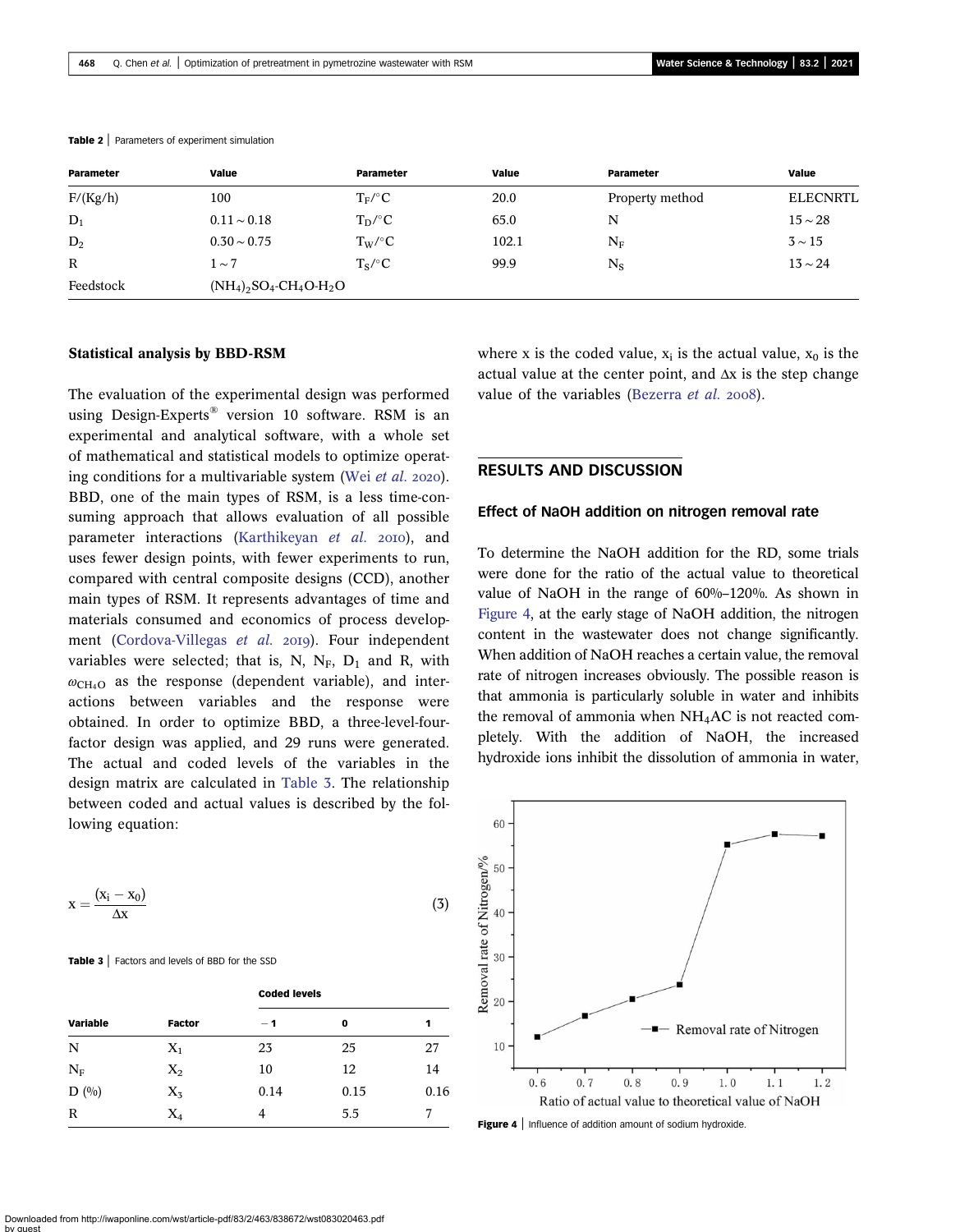which is conducive to the removal of ammonia nitrogen. According to [Figure 4](#page-5-0) and Table 4, the optimal addition of NaOH was 7.12 g/100 g, the same as the theoretical value.

#### Effect of  $D_1$  on SSD

The increase of  $D_1$  is conducive to the collection of light components on the top of the tower. So it promotes the improvement of yield of methanol on the tower top  $(\eta_{CH_4O})$ and the reduction of  $\omega_{\text{CH}_4O-2}$ . However, when D<sub>1</sub> exceeds a certain range, it will accelerate the increase of tower temperature and disqualification of the top product. Therefore, it is necessary to investigate the effect of  $D_1$  on SSD.  $D_1$  was set as 0.11, 0.12, 0.13, 0.14, 0.15, 0.16, 0.17 and 0.18 respectively, when other conditions were N of 25,  $N_F$  of 12th,  $N_s$  of 24th, feeding quantity (F) of 100 kg/h,  $D_2$  of 0.7 and R of 6.

As shown in [Figure 5\(a\)](#page-7-0), at the beginning,  $\eta_{\text{CH}_4O}$ increases gradually while  $\omega_{\text{CH}_4O-1}$  has no evident changes with the increase of  $D_1$ , and  $\omega_{CH_4O-2}$  decreases gradually. When  $D_1$  increases to 0.15,  $\omega_{CH_4O-1}$  and  $\eta_{CH_4O}$  reach the maximum, and  $\omega_{CH_4O-2}$  is at a low level. Therefore, D<sub>1</sub> was chosen to be 0.15.

## Effect of R on SSD

The product purity on the top of the tower can improve with the increase of R. But too large R causes too much material circulation, and the tower balance will be broken. R was set as 1, 1.5, 2, 2.5, 3, 3.5, 4, 4.5, 5, 5.5, 6, 6.5 and 7 respectively, with N of 25,  $N_F$  of 12th,  $N_s$  of 24th,  $D_1$  of 0.15 and  $D_2$  of 0.45.

Table 4 | Influence of addition amount of sodium hydroxide

| No. | <b>Theoretical</b><br>value of<br>NaOH/g | <b>Ratio of</b><br>actual value<br>to theoretical<br>value of<br><b>NaOH</b> | Content<br>οf<br>nitrogen<br>after<br>reaction/% | <b>Quality of</b><br>remaining<br>liquid after<br>reaction/g | Removal<br>rate of<br>nitrogen/<br>% |
|-----|------------------------------------------|------------------------------------------------------------------------------|--------------------------------------------------|--------------------------------------------------------------|--------------------------------------|
| 1   |                                          |                                                                              | 2.49                                             | 300.00                                                       |                                      |
| 2   | 21.36                                    | 0.60                                                                         | 2.07                                             | 317.60                                                       | 11.99                                |
| 3   | 21.36                                    | 0.70                                                                         | 1.97                                             | 315.80                                                       | 16.72                                |
| 4   | 21.36                                    | 0.80                                                                         | 1.90                                             | 312.50                                                       | 20.52                                |
| 5   | 21.36                                    | 0.90                                                                         | 1.82                                             | 313.00                                                       | 23.74                                |
| 6   | 21.36                                    | 1.00                                                                         | 0.986                                            | 339.40                                                       | 55.20                                |
| 7   | 21.36                                    | 1.10                                                                         | 0.993                                            | 319.20                                                       | 57.57                                |
| 8   | 21.36                                    | 1.20                                                                         | 0.991                                            | 323.00                                                       | 57.15                                |

As shown in [Figure 5\(b\)](#page-7-0), with the increase of R,  $\omega_{CH_4O-1}$ and  $\eta_{\text{CH}_4O}$  increase, while  $\omega_{\text{CH}_4O-2}$  decreases gradually. When R exceeds 6,  $\omega_{\text{CH}_4O-1}$  is higher than 99% with  $\omega_{\text{CH}_4O-2}$  lower than 0.1%, and the variation trends are not obvious. Therefore the appropriate R was selected as 6.

#### Effect of  $D_2$  on SSD

Too large  $D_2$  can reduce the heat transfer efficiency, affect the concentration of  $(NH_4)_2SO_4$ , and cause crystallization at the tower bottom. Therefore, it is necessary to investigate the influence of  $D_2$ .

As shown in [Figure 5\(c\)](#page-7-0), with the increase of  $D_2$ , all three parameters decrease slowly within the fluctuation range allowed by the design.  $\omega_{\text{CH}_4O-2}$  is lower than 0.1%, and subsequent biochemical treatment can be performed directly. Meanwhile,  $D_2$  should be lower than 0.75 to avoid precipitation of  $(NH_4)_2SO_4$  at the tower bottom. Moreover, in order to facilitate the subsequent recovery, the residue at the tower bottom should be a saturated solution of  $(NH_4)_2SO_4$ . Therefore, the selected  $D_2$  was 0.7.

#### Effect of N on SSD

N was set as 15, 16, 17, 18, 19, 20, 21, 22, 23, 24, 25, 26, 27 and 28 respectively, when other conditions were fixed. As shown in [Figure 5\(d\)](#page-7-0), with the increase of N,  $\omega_{\text{CH}_4O-1}$  and  $\eta_{\text{CH}_4O}$ increase gradually, while  $\omega_{\text{CH}_4O-2}$  decreases. When N exceeds 25, the growth rate of  $\omega_{\text{CH}_4O-1}$  and  $\eta_{\text{CH}_4O}$  slow down gradually, while the decline rate of  $\omega_{\text{CH}_4O-2}$  is gentle. Therefore, N of 25 was chosen in the later experiments.

#### Effect of  $N_F$  on SSD

The distillation efficiency will be affected when significant difference exists between the input concentration and the material concentration in the tower at the feeding port. For this purpose, the influence was studied at  $N_F$  of 3th, 4th, 5th, 6th, 7th, 8th, 9th, 10th, 11th, 12th, 13th, 14th and 15th, with other parameters fixed. The result is presented in [Figure 5\(e\)](#page-7-0). With the increase of  $N_F$ , the separation of light components becomes more adequate,  $\omega_{CH_4O-1}$  and  $\eta_{\rm CH_4O}$  increase and  $\omega_{\rm CH_4O-2}$  decreases gradually. When N<sub>F</sub> reaches 6th, the curves flatten out. As  $N_F$  reaches 12th, significant difference exists between the input concentration and the material concentration in the tower at the feeding position, which results in a decrease of distillation efficiency;  $\omega_{\text{CH}_4\text{O}-1}$  and  $\eta_{\text{CH}_4\text{O}}$  decrease gradually. Considering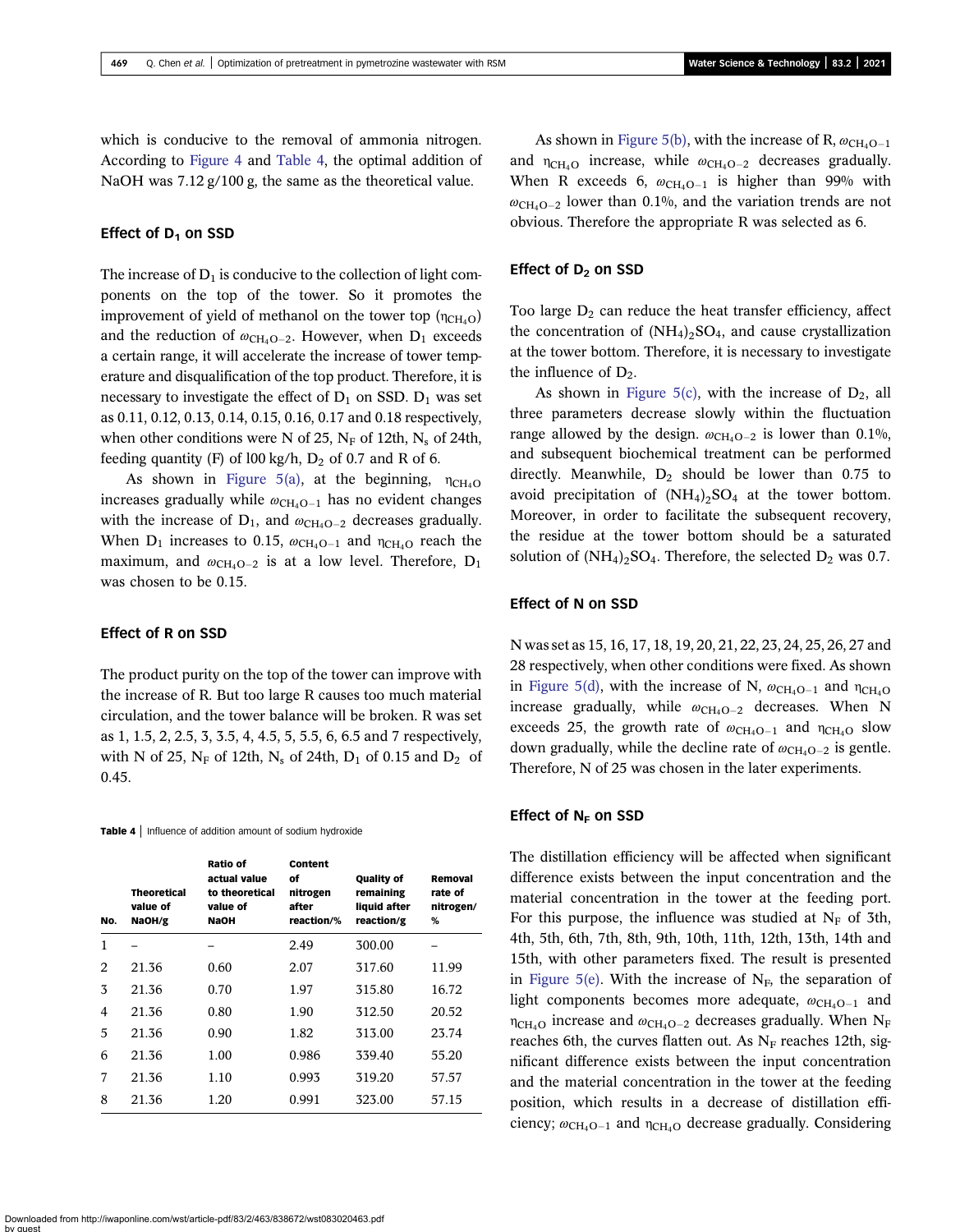<span id="page-7-0"></span>

Figure 5 | Effect of (a) distillate rate (b) reflux ratio (c) side line discharge rate (d) number of stages (e) feed stage (f) side line outlet stage on side stream distillation.

the separation requirements and operating cost, 12th plate was selected as the proper N<sub>F</sub>.

## Effect of  $N_S$  on SSD

As shown in Figure 5(f), with the increase in N<sub>S</sub>,  $\omega_{CH_4O-1}$ and  $\eta_{\text{CH}_4\text{O}}$  increase and  $\omega_{\text{CH}_4\text{O}-2}$  decreases gradually. When N<sub>S</sub> reaches 24th,  $\omega_{CH_4O-1}$  and  $\eta_{CH_4O}$  maximize, and  $\omega_{\text{CH}_4O-2}$  reaches the minimum. Based on the above analysis, 24th stage was chosen as the appropriate  $N<sub>S</sub>$ .

## Box–Behnken design results and response surface analysis

[Table 5](#page-8-0) represents the range of factors along with the 29 tests designed. Accordingly, the test results were fitted to a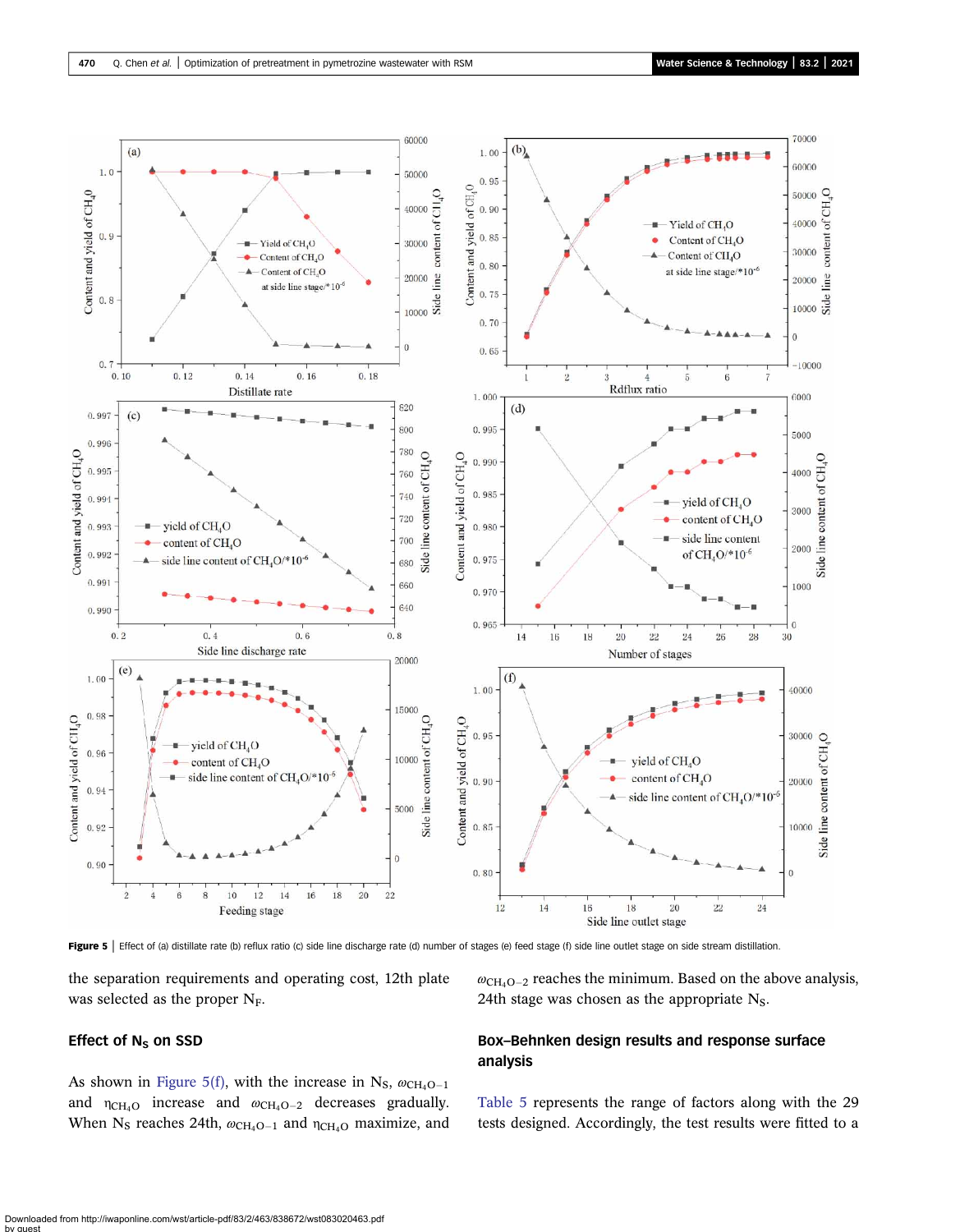#### <span id="page-8-0"></span>Table 5 | The BBD for three-level-four-factor RSM

|     | <b>Coded values</b> |                  |              |              | <b>Actual values</b> |         |       |                |                                          |
|-----|---------------------|------------------|--------------|--------------|----------------------|---------|-------|----------------|------------------------------------------|
| Run | x,                  | $\mathbf{X}_2$   | $X_3$        | X,           | X,                   | $X_{2}$ | $X_3$ | X <sub>4</sub> | Response<br>$\omega$ CH <sub>4</sub> O-1 |
| 1   | 0                   | $-1$             | $-1$         | 0            | 25                   | 10      | 0.14  | 5.5            | 0.999948                                 |
| 2   | $\mathbf{1}$        | $\boldsymbol{0}$ | $-1$         | 0            | 27                   | 12      | 0.14  | 5.5            | 0.999996                                 |
| 3   | 1                   | $\theta$         | 0            | $-1$         | 27                   | 12      | 0.15  | 4.0            | 0.975289                                 |
| 4   | 0                   | 0                | 0            | $\bf{0}$     | 25                   | 12      | 0.15  | 5.5            | 0.985383                                 |
| 5   | $\mathbf{0}$        | 0                | $\mathbf{1}$ | $\mathbf{1}$ | 25                   | 12      | 0.16  | 7.0            | 0.930684                                 |
| 6   | 0                   | 0                | $\mathbf{1}$ | $-1$         | 25                   | 12      | 0.16  | 4.0            | 0.921344                                 |
| 7   | 0                   | $-1$             | 0            | 1            | 25                   | 10      | 0.15  | 7.0            | 0.992736                                 |
| 8   | $-1$                | $-1$             | 0            | $\theta$     | 23                   | 10      | 0.15  | 5.5            | 0.988001                                 |
| 9   | $-1$                | 0                | $\mathbf{1}$ | 0            | 23                   | 12      | 0.16  | 5.5            | 0.926662                                 |
| 10  | $-1$                | $\mathbf{0}$     | $-1$         | 0            | 23                   | 12      | 0.14  | 5.5            | 0.999993                                 |
| 11  | 0                   | 0                | 0            | 0            | 25                   | 12      | 0.15  | 5.5            | 0.987065                                 |
| 12  | $\mathbf{0}$        | $-1$             | $\mathbf{1}$ | 0            | 25                   | 10      | 0.16  | 5.5            | 0.930431                                 |
| 13  | 0                   | 1                | 1            | 0            | 25                   | 14      | 0.16  | 5.5            | 0.926662                                 |
| 14  | 0                   | $\mathbf{0}$     | 0            | 0            | 25                   | 12      | 0.15  | 5.5            | 0.988374                                 |
| 15  | 0                   | 0                | 0            | 0            | 25                   | 12      | 0.15  | 5.5            | 0.989992                                 |
| 16  | 0                   | 0                | $-1$         | $-1$         | 25                   | 12      | 0.14  | 4.0            | 0.998922                                 |
| 17  | $-1$                | 0                | 0            | $-1$         | 23                   | 12      | 0.15  | 4.0            | 0.956037                                 |
| 18  | 0                   | 1                | 0            | $-1$         | 25                   | 14      | 0.15  | 4.0            | 0.956049                                 |
| 19  | $\mathbf{1}$        | 0                | 0            | $\mathbf{1}$ | 27                   | 12      | 0.15  | 7.0            | 0.992749                                 |
| 20  | $-1$                | 0                | 0            | $\mathbf{1}$ | 23                   | 12      | 0.15  | 7.0            | 0.989679                                 |
| 21  | $\mathbf{1}$        | $-1$             | 0            | 0            | 27                   | 10      | 0.15  | 5.5            | 0.992065                                 |
| 22  | $\mathbf{0}$        | $\mathbf{0}$     | $-1$         | $\mathbf{1}$ | 25                   | 12      | 0.14  | 7.0            | 0.999998                                 |
| 23  | 1                   | 1                | 0            | 0            | 27                   | 14      | 0.15  | 5.5            | 0.988099                                 |
| 24  | $\mathbf{0}$        | 1                | 0            | $\mathbf{1}$ | 25                   | 14      | 0.15  | 7.0            | 0.989687                                 |
| 25  | $-1$                | $\mathbf{1}$     | 0            | 0            | 23                   | 14      | 0.15  | 5.5            | 0.972879                                 |
| 26  | 0                   | 0                | 0            | 0            | 25                   | 12      | 0.15  | 5.5            | 0.983059                                 |
| 27  | 0                   | $-1$             | 0            | $-1$         | 25                   | 10      | 0.15  | 4.0            | 0.975108                                 |
| 28  | 0                   | 1                | $-1$         | 0            | 25                   | 14      | 0.14  | 5.5            | 0.999999                                 |
| 29  | $\mathbf 1$         | 0                | 1            | 0            | 27                   | 12      | 0.16  | 5.5            | 0.930436                                 |

quadratic polynomial model to correlate the measured response with the independent factors. The analysis of variance (ANOVA) for the BBD is shown in [Table 6.](#page-9-0) As can be seen, an F-value of 44.74 and P-value less than 0.0001 indicate that the model is significant. The value of correlation coefficient ( $R^2$  values of 0.9781) is in reasonable agreement with the adjusted- $R^2$  value (0.9563). The high value of  $\mathbb{R}^2$  and non significance of lack of fit ( $P > 0.05$ ) demonstrate that only 2.19% of the total variation can not be explained by the empirical model and the models have nice interpretation of the correlation between the responses and experiment conditions. Accordingly, the model can be dependably used.

The quadratic polynomial regression model was used to express the effects of independent variables on responses according to the following equation:

$$
y=b_0+\sum_{i=1}^n b_ix_i+\sum_{i=1}^n b_{ii}x_i^2+\sum_{1\leq i < j}^n b_{ij}x_ix_j+\varepsilon\qquad \qquad (4)
$$

where y is the response,  $b_0$  is the model constant,  $b_i$ ,  $b_{ii}$  and  $b_{ii}$  are the coefficients,  $x_i$  and  $x_i$  are independent variables, n is the amount of variables, and  $\epsilon$  is the error. The final regression model in terms of coded factors for  $\omega_{\text{CH}_4O-1}$  is expressed by the following equation:

$$
\begin{aligned} \omega_{\text{CH}_4\text{O}-1}=&\ 0.99+0.003782 x_1-0.003743 x_2-0.036 x_3\\ &+0.009399 x_4+0.002789 x_1 x_2+0.0009428 x_1 x_3\\ &-0.004046 x_1 x_4-0.0009552 x_2 x_3+0.004003 x_2 x_4\\ &+0.002066 x_3 x_4-0.001629 x_1^2-0.001656 x_2^2\\ &-0.02 x_3^2-0.005829 x_4^2\end{aligned} \hspace{0.5cm} (5)
$$

By default, the high levels of the factors are coded as positive sign and the low levels of the factors are coded as negative sign.

The response surfaces can be visualized as contours and/or 3D plots to constitute the variations in the response with respect to two variables, by keeping the other variable fixed (Ai [et al.](#page-10-0) 2015). [Figure 6](#page-9-0) shows both contours and  $3D$ surface response plots for  $\omega_{\text{CH}_4O-1}$  as a function of (a) N vs D, (b) N vs R, (c)  $N_F$  vs D, and (d) D vs R, respectively. The central coordinate points among the utmost contour levels in each of the figures indicate the optimum value of corresponding parameters. [Figure 6\(a\)](#page-9-0) and [6\(c\)](#page-9-0) indicate that  $\omega_{\text{CH}_4O-1}$  increases gradually with the decrease of D<sub>1</sub> from 0.16 to 0.14, regardless of N and  $N_F$  at low or high level. The optimum  $\omega_{\text{CH}_4O-1}$  region can be found at D<sub>1</sub> in the range of 0.145–0.155, N of 24–26, and  $N_F$  of 11th– 13th, indicating that the effect of  $D_1$  on  $\omega_{CH_4O-1}$  is highly significant. Meanwhile, [Figure 6\(b\)](#page-9-0) indicates that the maximum of  $\omega_{\text{CH}_4O-1}$  is obtained at N of 25 and R of 5.5 with R having more effect than N. Figure  $6(d)$  shows the effect of  $D_1$  and R on  $\omega_{\text{CH}_4O-1}$ . It is known that  $\omega_{\text{CH}_4O-1}$ decreases steeply with decrease of R and increase of  $D_1$ . As the figure reveals, both  $D_1$  and R play major role in SSD.

To further validate optimal values, the first partial derivative of regression equation was taken and made zero. It was concluded that the optimal values of the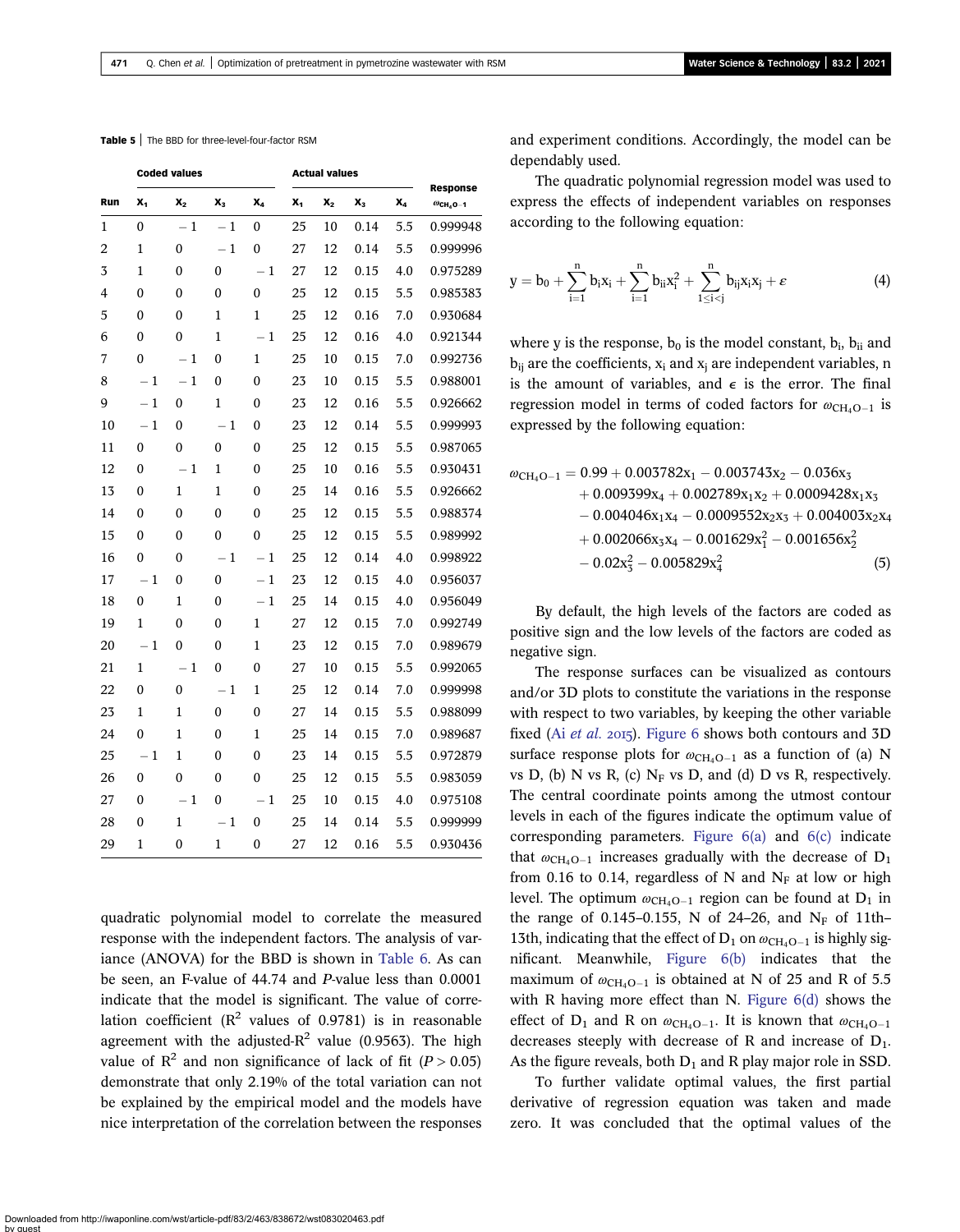| <b>Source</b>                  | SS                     | df           | MS                     | <b>F-Value</b> | P-Value  |                 |
|--------------------------------|------------------------|--------------|------------------------|----------------|----------|-----------------|
| Model                          | 0.020                  | 14           | $1.420 \times 10^{-3}$ | 44.74          | < 0.0001 | Significant     |
| $\mathbf{A}\text{-}\mathbf{N}$ | $1.716 \times 10^{-4}$ | $\mathbf{1}$ | $1.716 \times 10^{-4}$ | 5.41           | 0.0356   |                 |
| $\operatorname{B-NF}$          | $1.681 \times 10^{-4}$ | $\mathbf{1}$ | $1.681 \times 10^{-4}$ | 5.30           | 0.0372   |                 |
| $C-D$                          | 0.016                  | $\mathbf{1}$ | 0.016                  | 491.58         | < 0.0001 |                 |
| $D-R$                          | $1.060 \times 10^{-3}$ | $\mathbf{1}$ | $1.060 \times 10^{-3}$ | 33.41          | < 0.0001 |                 |
| AB                             | $3.112 \times 10^{-5}$ | $\mathbf{1}$ | $3.112 \times 10^{-5}$ | 0.98           | 0.3388   |                 |
| AC                             | $3.555 \times 10^{-6}$ | $\mathbf{1}$ | $3.555 \times 10^{-6}$ | 0.11           | 0.7428   |                 |
| AD                             | $6.547 \times 10^{-5}$ | $\mathbf{1}$ | $6.547 \times 10^{-5}$ | 2.06           | 0.1728   |                 |
| ВC                             | $3.649 \times 10^{-6}$ | $\mathbf{1}$ | $3.649 \times 10^{-6}$ | 0.12           | 0.7395   |                 |
| <b>BD</b>                      | $6.408 \times 10^{-5}$ | $\mathbf{1}$ | $6.408 \times 10^{-5}$ | 2.02           | 0.1772   |                 |
| CD                             | $1.707 \times 10^{-5}$ | $\mathbf{1}$ | $1.707 \times 10^{-5}$ | 0.54           | 0.4754   |                 |
| A2                             | $1.721 \times 10^{-5}$ | $\mathbf{1}$ | $1.721 \times 10^{-5}$ | 0.54           | 0.4736   |                 |
| B2                             | $1.780 \times 10^{-5}$ | $\mathbf{1}$ | $1.780 \times 10^{-5}$ | 0.56           | 0.4663   |                 |
| C <sub>2</sub>                 | $2.589 \times 10^{-3}$ | $\mathbf{1}$ | $2.589 \times 10^{-3}$ | 81.61          | < 0.0001 |                 |
| D <sub>2</sub>                 | $2.204 \times 10^{-4}$ | $\mathbf{1}$ | $2.204 \times 10^{-4}$ | 6.95           | 0.0196   |                 |
| Residual                       | $4.442 \times 10^{-4}$ | 14           | $3.173 \times 10^{-5}$ |                |          |                 |
| Lack of Fit                    | $4.155 \times 10^{-4}$ | 10           | $4.155 \times 10^{-5}$ | 5.78           | 0.0527   | Not significant |
| Pure Error                     | $2.874 \times 10^{-5}$ | 4            | $7.184 \times 10^{-6}$ |                |          |                 |
| $\mathbf{R}^2$                 | 0.9781                 |              |                        |                |          |                 |
| $R_{\rm adj}^2$                | 0.9563                 |              |                        |                |          |                 |

<span id="page-9-0"></span>Table 6 | ANOVA results for the response surface quadratic model

Note: df, degree of freedom; MS, mean square; SS, sum of squares.

\*P-value <0.05 indicates statistical significance.



Figure 6 | Contours and 3D surface plots of the content of methanol for (a) number of stages vs. distillate rate, (b) number of stages vs. reflux ratio, (c) feeding stage vs. distillate rate, and (d) distillate rate vs. reflux ratio.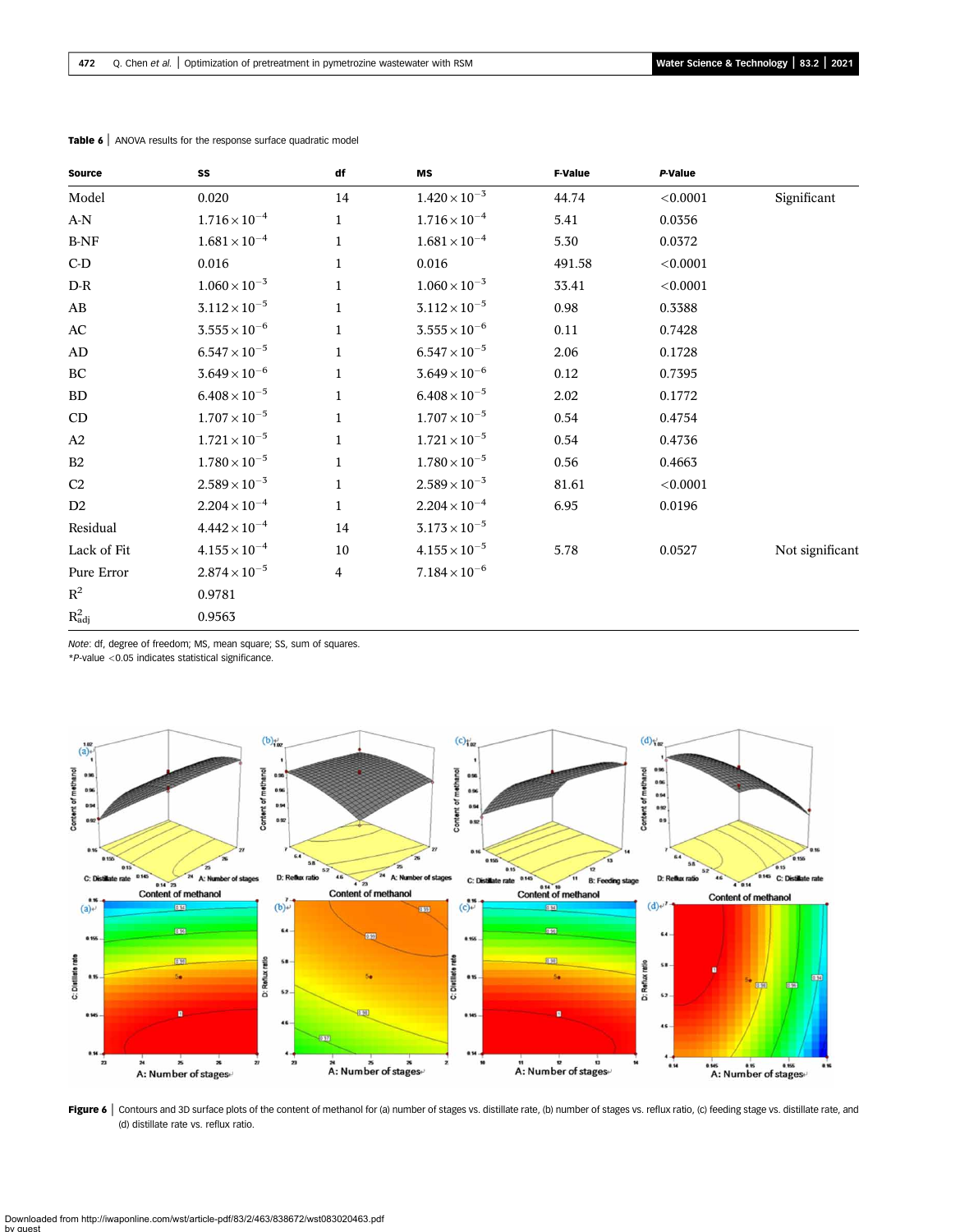<span id="page-10-0"></span>

**Figure 7** | Optimal flow sheet for SSD.

variables determined by RSM were N of 26, D of 0.15, R of 6 and  $N_F$  of 13th. In these conditions, the predicted value of  $\omega_{\text{CH}_4O-1}$  was 99.5%. To check the validity of RSM, a verifying SSD experiment was conducted under the optimal condition and  $\omega_{\text{CH}_4O-1}$  was 99.28%. The experimental value was close to the theoretical predicted value, indicating the practicability of optimizing the operating conditions of SSD by RSM method. Optimal flow sheet for SSD with equipment data, steam data, reflux ratio, heat duties and operating pressures (P) is shown in Figure 7.

# PRACTICAL APPLICATIONS AND FUTURE RESEARCH PERSPECTIVES

There has been very little research on pymetrozine production wastewater treatment. In terms of this issue, a pretreatment solution was provided to effectively remove nitrogen and purify methanol. The follow-up work is organic nitrogen compounds removal by complex extraction and advanced treatment of the extracted aqueous phase in order to reduce harmful substances and meet the direct emission standards. This method can also be used for pretreatment of other pesticide production wastewater and simplify the subsequent treatment process.

## **CONCLUSIONS**

In the present work, ammonia conversion treatment and SSD process were conducted to pretreat the pymetrozine production wastewater. Aspen Plus software was used to simulate the single factor experiment of SSD. BBD based on RSM was employed to evaluate the optimal operational conditions, and  $D_1$  and R were chosen as the most significant factor. A verifying experiment was conducted to check the validity of RSM. Optimum separation result was obtained as  $\omega_{\text{CH}_4O-1}$  of 99.28% with  $\eta_{\text{CH}_4O}$  of 99.95%,  $\omega_{\text{CH}_4O-2}$  less than 0.1%, and (NH<sub>4</sub>)<sub>2</sub>SO<sub>4</sub> content of 21.58% at the tower bottom, at N of 26,  $D_1$  of 0.15, R of 6 and N<sub>F</sub> of 13th.

## ACKNOWLEDGEMENT

This work was supported by Extraction Engineering Technological Research Center of Jiangsu province and Key Laboratory of Integrated Regulation and Resource Development on Shallow Lake of Ministry of Education.

This work was sponsored by National Natural Science Foundation of China (Grant No. 51979077), the Fundamental Research Funds for the Central Universities (Grant No. 2019B42414) and Jiangsu Provincial Science and Technology Program Project (Grant No. SBA2018030430 and BE2019121).

## DATA AVAILABILITY STATEMENT

All relevant data are included in the paper or its Supplementary Information.

## **REFERENCES**

- Ai, C., Zhou, D., Wang, Q., Shao, X. & Lei, Y. 2015 [Optimization of](http://dx.doi.org/10.1016/j.solener.2014.12.022) [operating parameters for photocatalytic degradation of](http://dx.doi.org/10.1016/j.solener.2014.12.022) [tetracycline using In2S3 under natural solar radiation](http://dx.doi.org/10.1016/j.solener.2014.12.022). Solar Energy 113, 34–42.
- Bezerra, M. A., Santelli, R. E., Oliveira, E. P., Villar, L. S. & Escaleira, L. A. 2008 [Response surface methodology \(RSM\)](http://dx.doi.org/10.1016/j.talanta.2008.05.019) [as a tool for optimization in analytical chemistry.](http://dx.doi.org/10.1016/j.talanta.2008.05.019) Talanta 76 (5), 965–977.
- Carra, I., Sánchez Pérez, J. A., Malato, S., Autin, O., Jefferson, B. & Jarvis, P. 2016 [Performance of different advanced oxidation](http://dx.doi.org/10.1002/jctb.4577) [processes for tertiary wastewater treatment to remove the](http://dx.doi.org/10.1002/jctb.4577) [pesticide acetamiprid.](http://dx.doi.org/10.1002/jctb.4577) Journal of Chemical Technology & Biotechnology 91 (1), 72–81.
- Cordova-Villegas, L. G., Cordova-Villegas, A. Y., Taylor, K. E. & Biswas, N. 2019 [Response surface methodology for](http://dx.doi.org/10.1061/(ASCE)EE.1943-7870.0001513) [optimization of enzyme-catalyzed azo dye decolorization](http://dx.doi.org/10.1061/(ASCE)EE.1943-7870.0001513). Journal of Environmental Engineering 145 (5), 04019013.